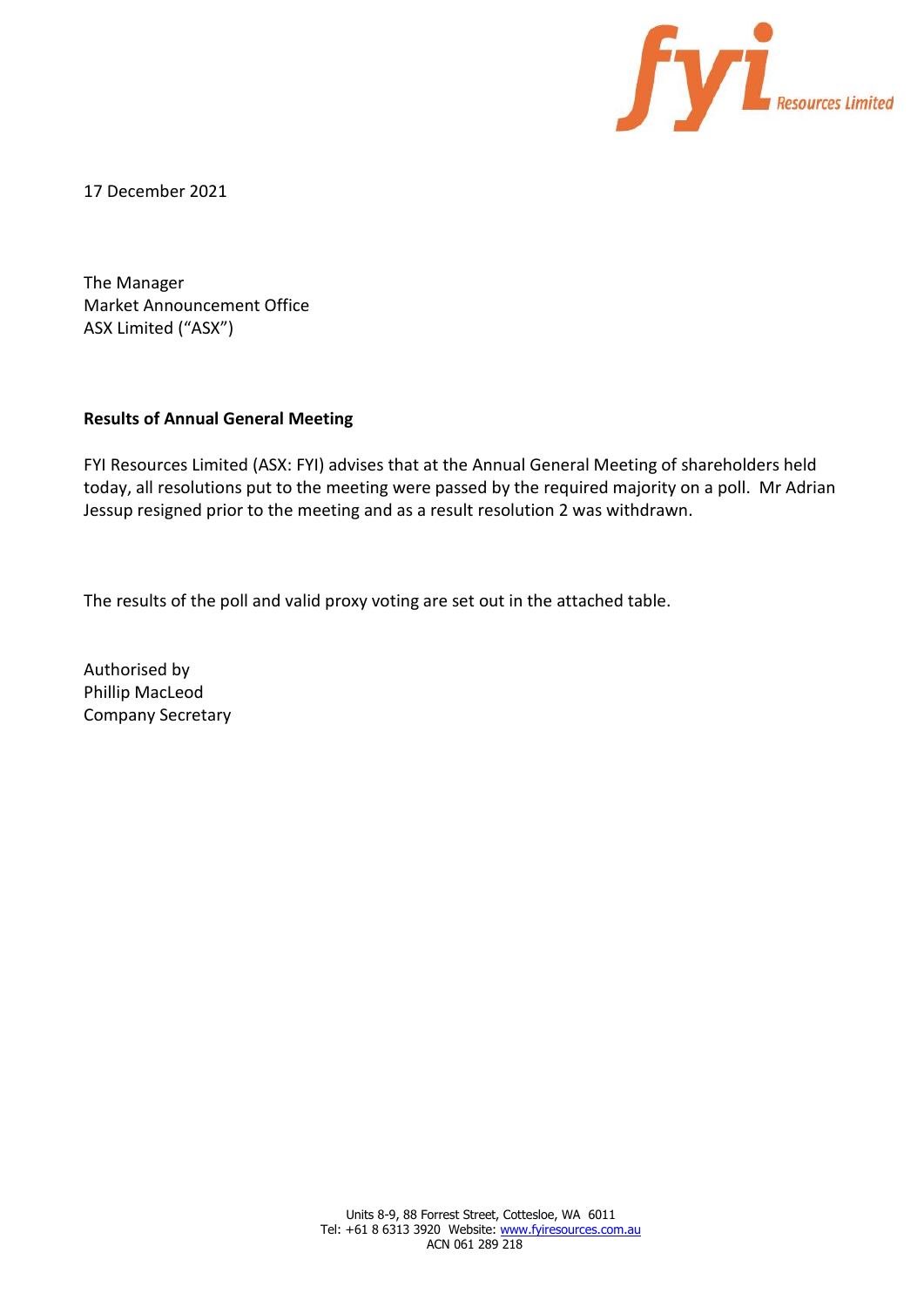## **Disclosure of Proxy Votes**

**FYI Resources Limited** Annual General Meeting Friday, 17 December 2021



In accordance with section 251AA of the Corporations Act 2001, the following information is provided in relation to resolutions put to members at the meeting.

|                                                                               |                                                   |                                                                                         | <b>Proxy Votes</b>   |                      |                | Poll Results (if applicable)        |                        |                      |                |
|-------------------------------------------------------------------------------|---------------------------------------------------|-----------------------------------------------------------------------------------------|----------------------|----------------------|----------------|-------------------------------------|------------------------|----------------------|----------------|
| <b>Resolution</b>                                                             | Decided by<br>Show of<br>Hands (S)<br>or Poll (P) | <b>Total Number</b><br>of Proxy Votes<br>exercisable by<br>proxies validly<br>appointed | <b>FOR</b>           | <b>AGAINST</b>       | <b>ABSTAIN</b> | <b>PROXY'S</b><br><b>DISCRETION</b> | <b>FOR</b>             | <b>AGAINST</b>       | <b>ABSTAIN</b> |
| 1 Adoption of Remuneration Report                                             | P                                                 | 33,617,201                                                                              | 31,124,067<br>92.58% | 1,984,780<br>5.90%   | 158,346        | 508,354<br>1.51%                    | 34, 343, 221<br>94.54% | 1,984,780<br>5.46%   | 158,346        |
| 2 Re-election of Director - Mr Adrian<br>Jessup                               | ۰                                                 | 58,333,822                                                                              | 53,625,656<br>91.93% | 4,161,012<br>7.13%   | 411,735        | 547,154<br>0.94%                    |                        | Resolution withdrawn |                |
| 3 Re-election of Director - Dr Sandy<br>Chong                                 | P                                                 | 58,733,822                                                                              | 57,619,434<br>98.10% | 596,034<br>1.01%     | 11.735         | 518,354<br>0.88%                    | 60.848.588<br>99.03%   | 596,034<br>0.97%     | 11,735         |
| 4 Approval of Additional 10% Capacity                                         | P                                                 | 58,706,808                                                                              | 57,345,197<br>97.68% | 841,837<br>1.43%     | 38,749         | 519,774<br>0.89%                    | 60,575,771<br>98.63%   | 841.837<br>1.37%     | 38,749         |
| 5 Ratification of GEM Global Share<br><b>Placement Under Listing Rule 7.1</b> | P                                                 | 58,730,122                                                                              | 56,656,707<br>96.47% | 1,552,427<br>2.64%   | 15,435         | 520.988<br>0.89%                    | 59,888,495<br>97.47%   | 1,552,427<br>2.53%   | 15,435         |
| 6 Ratification of Share Issue to S3<br>Consortium Under Listing Rule 7.1      | P                                                 | 58,436,845                                                                              | 56,078,741<br>95.96% | 1,811,416<br>3.10%   | 308,712        | 546,688<br>0.94%                    | 59,336,229<br>97.04%   | 1,811,416<br>2.96%   | 308,712        |
| 7 Approval to Issue Options to Dr<br>Sandy Chong                              | P                                                 | 58,730,443                                                                              | 39,987,311<br>68.09% | 18,246,728<br>31.07% | 15,114         | 496,404<br>0.85%                    | 43,194,515<br>70.30%   | 18,246,728<br>29.70% | 15,114         |